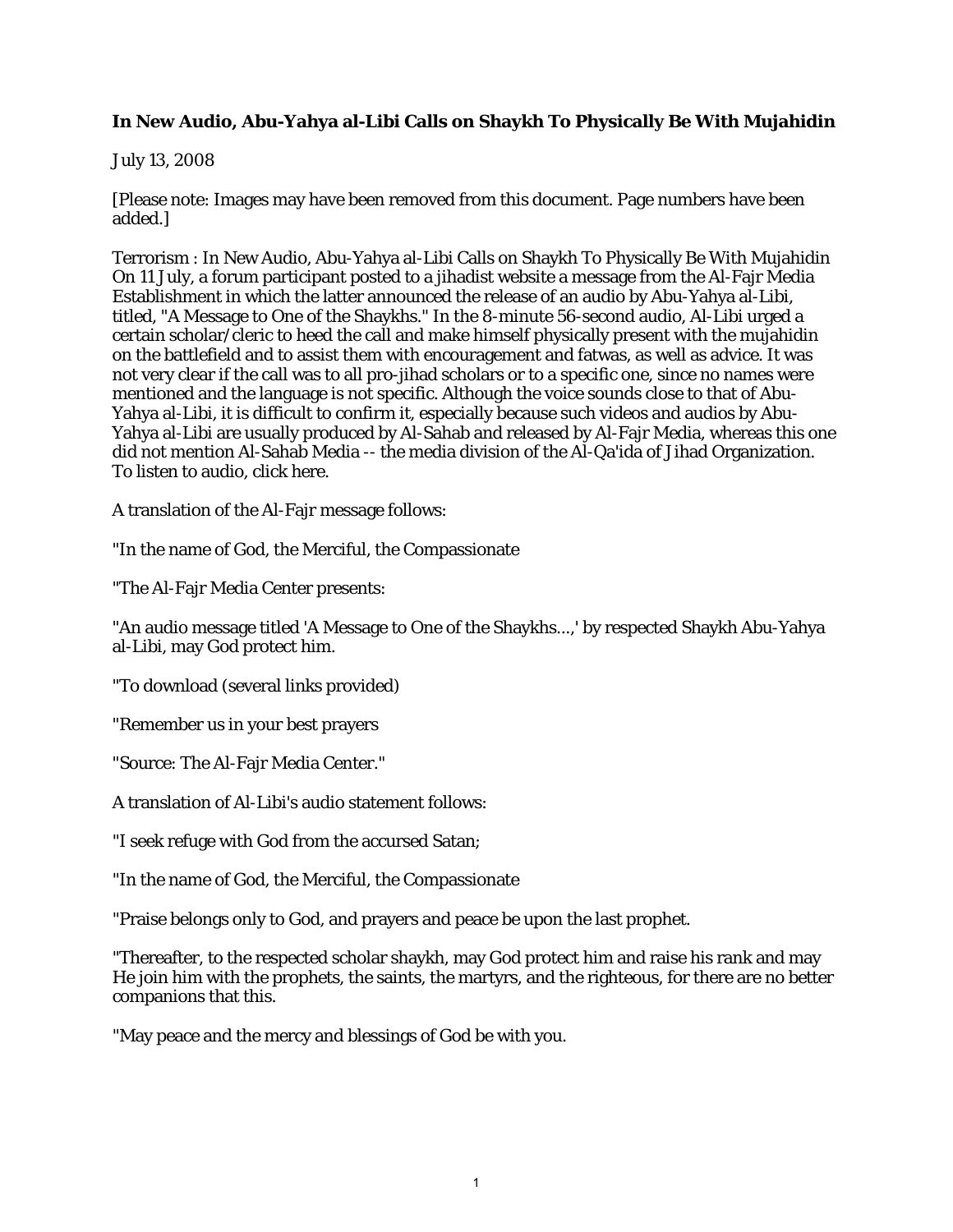"Your eminence is aware of the great happenings being experienced by the Islamic Ummah. These events are blowing from East and West and have become clear with the unjust crusade that was led by the protector of nonbelief, the mother of evil, and the defender of the Jewish state, America. It freely moved its hands to corrupt the countries and the people. It destroyed the houses over its occupants' heads, blew up the mosques with their worshippers, and committed major transgressions and shameful acts, which the media promoted until it reached even the virgins under their veils. It became a widely know subject, about which it was openly boasting without hesitation. Its scandals and missiles continued with the help of their hirelings from among the country's agents from among our people, who spoke our language and bear our names.

"Confronted with these great armies, which possess the strongest military armory and the most recent equipment, and with this coalition of parties from every creed and every faith, the young Muslim men, the lions of monotheism and the death-defying men, rose up for the sake of the faith with nothing to their names except their faith in their God. They stood barefoot, naked, poor, weak, and disheveled, scattered and homeless, with the hands of the nonbelievers snatching them and the eyes of the traitors following them in every place and in every home. However, they continued with firm determination, unshakable certainty, and unchangeable faith to defend the religion with everything they have. They were the secure fence of their Ummah and the well-fortified shield of their faith. With their deeds, they pleased every faithful person, and angered every hypocrite apostate.

"They were the shining jewel in the forehead of this black era, and the bright moon in its dark sky.

(Al-Libi quotes the following verses from a poem)

"'Youth who find their green fields in devotional gardens,

"'For Allah they gather and for Allah they offer,

"'If you look at them, you would think that they have come from eternity or are on their trip to eternity;

"'They are the ones who establish justice. If they disappear, justice also disappears.

"'On their faces ran the most precious stars and shone the abundant season;

"'The reins refuse but their palms, and the horses do not charge unless they ride them.'

"After the success given by Almighty God and His guidance in correcting the views, stabilizing the hearts and the feet, signs of victory have begun to appear to every Muslim. The sun of Islam began to rise slowly, while the armies of evil began to fumble in the quagmire of calamities that have begun to befall them, by the grace, strength, and power of God. Their admission of defeat and profession of downfall are heard almost every day, as they stray and look for a way out of these successive calamities. Praise and gratitude be to God. One can truly feel the saying of God, the Generous and the Giver, 'Remember when ye were a small (band), despised throughout the land, and afraid that men might despoil and kidnap you; But He provided safe asylum for you, strengthened you with His aid, and gave you Good things for sustenance: that ye might be grateful.' (Koranic verse; Al-Anfal 8:26)